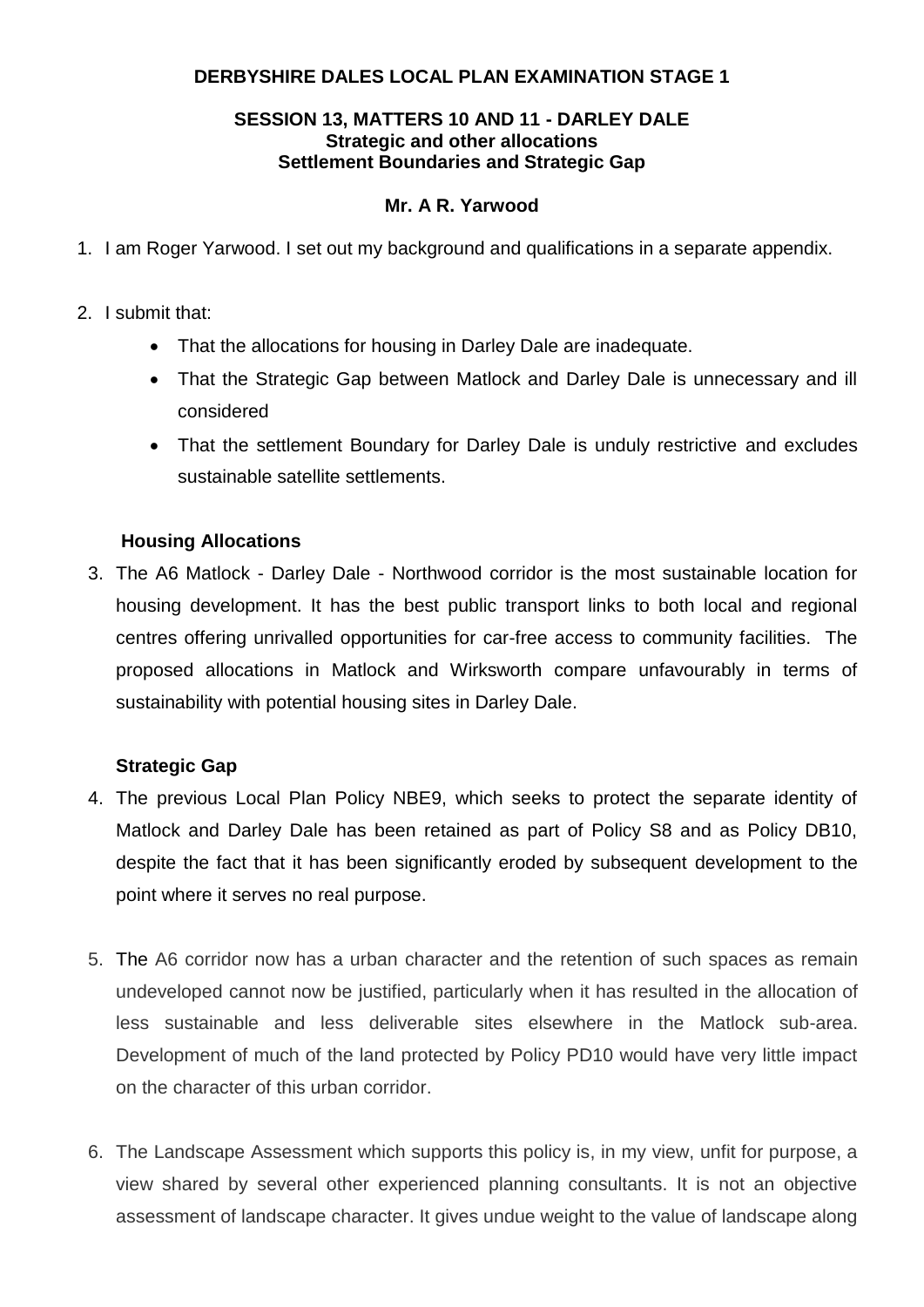the comparatively well contained A6 corridor whilst giving less value to remote exposed countryside areas.

- 7. If this policy is to carry weight the area identified must be defined with the necessary care and be based on a robust assessment. That is not the case with the proposals map supporting this policy. An obvious example is the inclusion of the Whitworth Park, and land at Northwood which have no role in preventing the coalescence of Matlock and Darley Dale and are not unduly sensitive in terms of landscape quality.
- 8. This is an unnecessary policy. Sufficient protection exists by virtue of other policies. The policy should be deleted. and sites in the Darley Dale corridor allocated for housing.

### **Settlement Boundary**

- 9. I submit that further flexibility and choice would be secured by a less tightly drawn settlement boundary. The Council, regrettably appears to have approached the drafting of settlement boundaries throughout the Local Plan area from the standpoint of excluding as much land as possible. Main modification MM21 is helpful but is merely supporting text and is not fully reflected in relevant policies. In any event this does nothing to overcome the fundamental shortcoming in the drafting of the Darley Dale Settlement Boundary.
- 10. The settlement boundary is particularly poorly delineated in Darley Dale. There are really several separate settlements within Darley Dale. As well as Darley dale itself there are the satellite settlements of Churchtown, Darley Hillside, Farley, Hackney, Ladygrove and Two Dales. Whilst proposed modification MM3 now helpfully, but belatedly, recognises this, it does nothing to address the problem caused by excluding some of these settlements from the Settlement Boundary.
- 11.With the exception of part of Two Dales, all these settlements have been excluded from the settlement boundary. Yet many of these settlements have excellent access to employment and public transport, have a good range of community facilities and/or have good access to facilities in neighbouring settlements.
- 12.This is shown to be an inconsistent approach when one compares this with the approach adopted in Wirksworth, where the satellite settlements of Bolehill, Gorsey Bank and Wash Green have been included in the settlement boundary even though they have no community facilities. Compare this with Hackney which has a school, church, pub, and